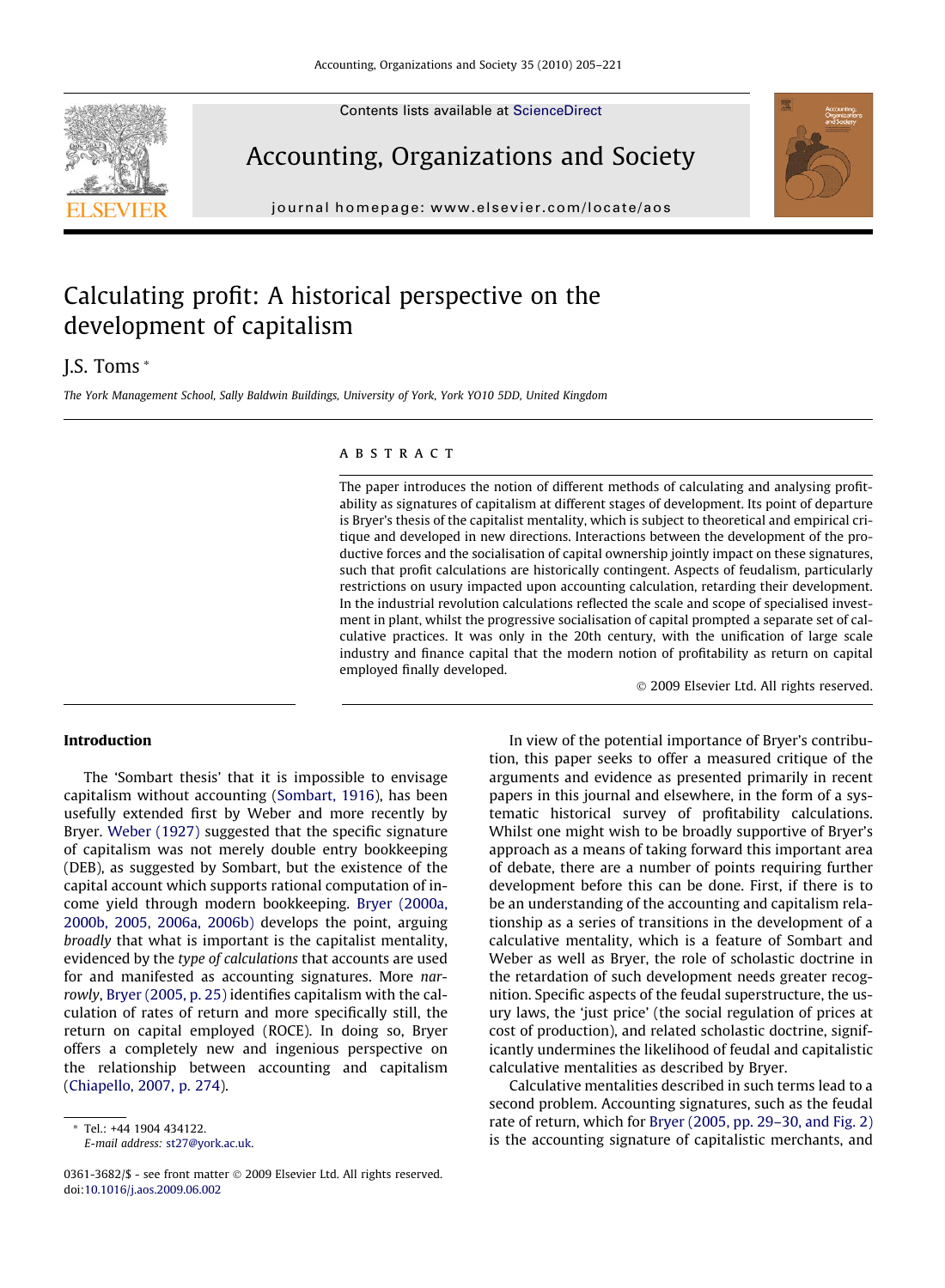the rate of return on capital employed in production, signifying the full capitalist mentality, are questionable as interpretations of Marx, and of doubtful benefit as indicators of the transition from feudalism to capitalism. Finally, as far as empirical evidence is concerned, Bryer's hypothesis predicts and makes claim to widespread use of rate of return calculations from a relatively early date. However, as will be demonstrated, when this evidence is exposed to detailed scrutiny, these calculations do not correspond very well to Bryer's signatures, and fully ROCE calculations make a much later appearance than suggested in his previous empirical surveys. As is the case with the majority of Bryer's research, Britain is the empirical focus of this discussion.

ROCE requires careful definition, which is provided in detail below. In general it is defined broadly for the purposes of this article as the ratio obtained by dividing some measure of profit (as a flow of income) by some measure of capital (as a stock of wealth). It is evident however, that if ROCE is an accounting signature, there are a number of definitional permutations. As will be shown, the precise form of profitability calculations is historically contingent and they are subject to considerable variation. It is therefore necessary to offer a detailed definitional taxonomy of ROCE calculations, which is introduced at the beginning of the empirical section of the paper.

The theoretical contribution of this paper is to show that variation in the method of ROCE calculation reflects the organisation of the forces of production (the economic base) and the socialisation of capital (the social superstructure) and the process of their interaction. As [Marshall](#page--1-0) [\(1982, pp. 115, 117\)](#page--1-0) suggests, the division of labour and horizontal and vertical integration of complex processes call forth the capitalist mentality in the form of systematic profit calculation whilst at the same time economic conduct is a negotiated outcome of social action and ideological constraints on action. The accounting signature is thereby manifested in corresponding and contingent analytical computations of profit and profitability. In other words, accounting technique and calculation is the outcome of a process that includes the capitalist spirit or mentality. Such an approach contrasts with much of the literature which sees the development of accounting technique as a precursor or facilitator of the capitalist spirit of rationality ([Sombart, 1916; Weber, 1927; Winjum, 1971](#page--1-0)), or indeed the notion of capitalism itself ([Chiapello, 2007](#page--1-0)). It is however, consistent with interpretations that allow the co-existence of techniques in the same historical period so that reasoning itself is not a sufficient explanatory variable [\(Lemarchand, 1994](#page--1-0)), or a legitimation process for pre-existing moral attitudes ([Carruthers & Espeland,](#page--1-0) [1991](#page--1-0)), or as signatures for categories of economic organisation ([Bryer, 2000a, 2000b\)](#page--1-0). Nonetheless an entirely new approach is offered to these debates by representing accounting calculation as a mutating dependent variable explained by the dynamic interaction of asset deployment and asset ownership.

The historical contribution of the paper is to re-examine Bryer's and others' evidence to show that accounting calculation as a signature can only be understood by the simultaneous consideration of the material basis of eco-

nomic activity and the prevailing mentality. Admitting this approach suggests that instead of highly specific calculative methods as signatures of capitalism and feudalism, the evidence shows considerable diversity of method, unevenness of development and a relatively protracted evolution to what might be described as modern methods of capitalist calculation. In contrasting these to the methods employed under feudalism and during the Reformation, the paper answers a call for further research [\(Carmona & Ezzamel, 2006, p. 125\)](#page--1-0) by providing examples of how religion creates and enforces a notion of social order, and how accounting helps shape and secure this notion of order.

To develop these ideas, the remainder of the paper is set out as follows: the second section considers the computation of profitability ratios from the perspective of scholastic doctrine and accounting theory. It begins with a reexamination of the Sombart–Weber thesis and the origins of Bryer's calculative mentality from the perspective of medieval scholastic doctrine. It then considers critically the relationship of Bryer to Marx, showing that Bryer's exegesis of Marx places conceptual limitations on the application of an otherwise powerful analytical approach. The section concludes with some theoretical support for a historically contingent taxonomy of profitability ratios. The third section reviews the empirical evidence, first through a re-examination of the case studies used by Bryer and then with reference to a second series of new examples which have not been referenced previously in the context of these debates. The fourth and final section draws conclusions.

#### Profitability: a theoretical re-examination

#### Scholastic doctrine and the capitalist mentality

Capitalism is defined for the purposes of the current argument as a system of private appropriation of profit at any rate independently of interest rates or labour effort.<sup>1</sup> Such a definition is convenient for placing accounting calculation at the centre of the analysis of the development of capitalism. The definition implies that capitalism exists concomitantly with the notion of 'super-profits'. Capitalism is also about the private appropriation of profit, which is enforceable through contract and other institutions of law and governance. Because contracts are often incomplete, private enforceability is partial and therefore risky. The association between capitalism and excess profit also implies that there must be a measurement process, achieved by accounting techniques, such that profit can be ascertained. In Weberian terms this means the presence of calculable law, which would allow legal enforcement of such profits [\(Collins, 1980,](#page--1-0) [p. 928\)](#page--1-0). Under pure feudalism, the required institutions of law that presuppose a legal and measurable surplus did not exist and the creation of such legal codes was strongly

<sup>&</sup>lt;sup>1</sup> Transitional and fully developed capitalism are specific categories for the purpose of these definitions, both of which correspond to a generic definition of capitalism, as a mode of production characterised by the private ownership of the means of production by a class to the exclusion of the majority of the population [\(Desai, 1991, p. 71](#page--1-0)).